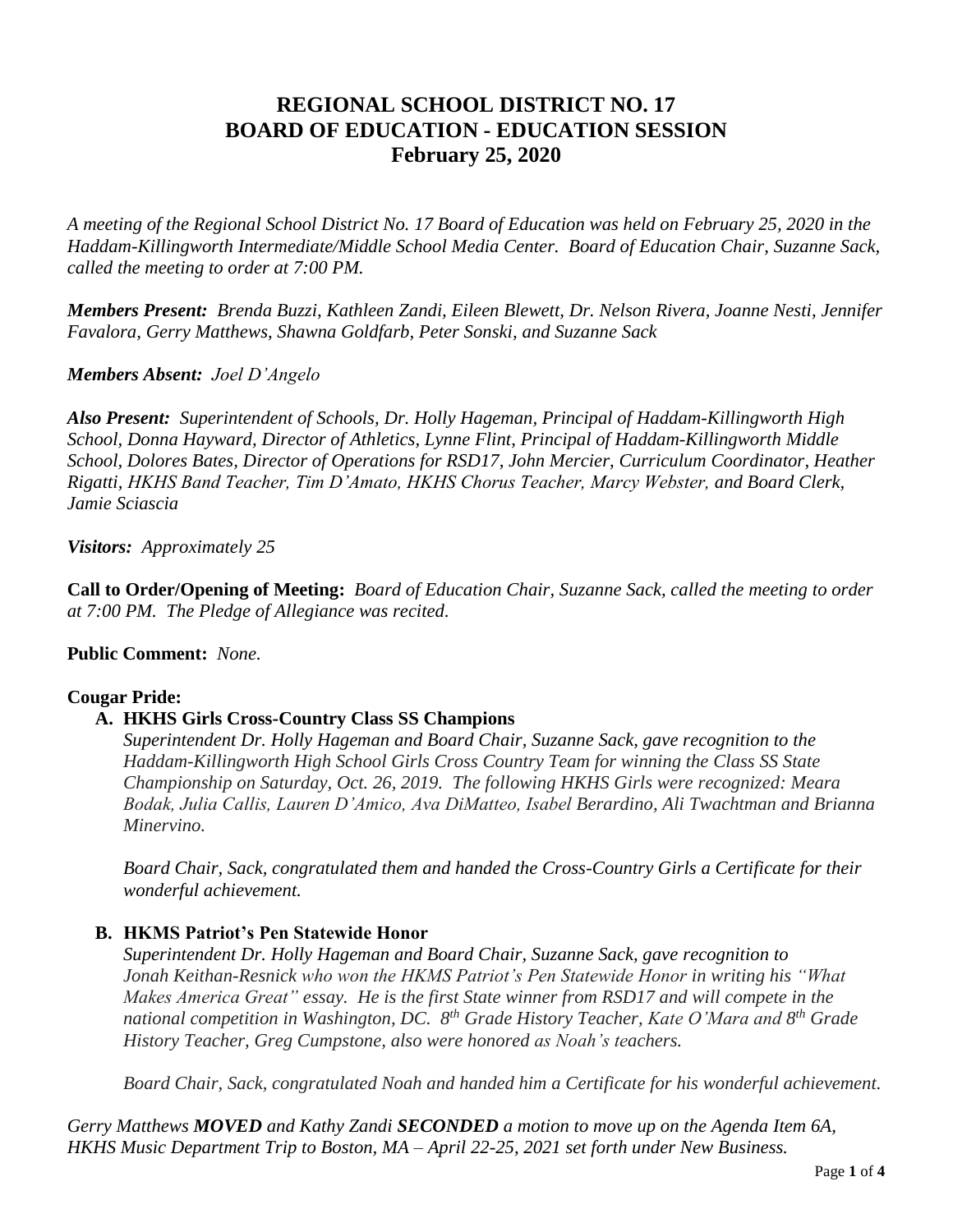*Motion passed unanimously 10-0-0 by the Show of Hands:*

|               | Kathleen Zandi YES $\sqrt{N}$ NO     |                                 | Shawna Goldfarb YES $\sqrt{}$ NO A    |
|---------------|--------------------------------------|---------------------------------|---------------------------------------|
| Peter Sonski  | YES $\sqrt{}$<br>NO.<br>$\mathsf{A}$ | Jennifer Favalora YES $\sqrt{}$ | NO A                                  |
|               | Gerry Matthews YES $\sqrt{}$ NO A    | Dr. Nelson Rivera YES $\sqrt{}$ | NO A                                  |
| Joel D'Angelo | Absent                               | Eileen Blewett                  | YES $\sqrt{ }$<br>NO A                |
| Brenda Buzzi  | YES $\sqrt{ }$<br>NO.                | Joanne Nesti                    | YES $\sqrt{ }$<br>NO.<br>$\mathbf{A}$ |
|               |                                      | <b>Suzanne Sack</b>             | <b>YES</b><br>NO.<br>$\mathbf{A}$     |

## **New Business**

# **A. HKHS Music Department Trip to Boston, MA – April 22-25, 2021**

*Marcy Webster addressed the Board. Tim D'Amato addressed the Board.*

*Kathy Zandi MOVED and Eileen Blewett SECONDED a motion approve the HKHS Music Department Trip to Boston, MA – April 22-25, 2021 as presented.*

*Motion passed unanimously 10-0-0 by the following votes:*

| Kathleen Zandi YES $\sqrt{N}$ NO |                                         | Shawna Goldfarb YES $\sqrt{NO}$ | $A_{-}$                                 |
|----------------------------------|-----------------------------------------|---------------------------------|-----------------------------------------|
| Peter Sonski                     | YES $\sqrt{ }$<br>NO.<br>$\overline{A}$ | Jennifer Favalora YES $\sqrt{}$ | NO<br>$\overline{A}$                    |
|                                  | Gerry Matthews YES $\sqrt{}$ NO A       | Dr. Nelson Rivera YES $\sqrt{}$ | NO A                                    |
| Joel D'Angelo                    | Absent                                  | Eileen Blewett                  | YES $\sqrt{ }$<br>NO.<br>$\overline{A}$ |
| Brenda Buzzi                     | YES $\sqrt{NQ}$                         | Joanne Nesti                    | YES $\sqrt{ }$<br>NO.<br>$\mathbf{A}$   |
|                                  |                                         | <b>Suzanne Sack</b>             | YES<br>NO.<br>$\mathbf{A}$              |

*Marcy Webster and Tim D'Amato left the meeting at approximately 7:30 p.m.*

#### **Board Liaison Reports:**

## **A. Curriculum Subcommittee: K-8 Math Program Recommendation** *Superintendent Dr. Hageman updated the Board. Kathleen Zandi updated the Board.*

*The K-8 Program will come to the Board at the next Education Session for approval.* 

*Heather Rigatti left the meeting at approximately 8:10 p.m.*

*Heather Rigatti updated the Board.*

#### **Old Business:**

**A. High School Fieldhouse Project: Approval for the Scope of the Project** *Board Vice-Chair, Sonski, updated the Board. John Mercier updated the Board.*

*Joanne Nesti MOVED and Eileen Blewett SECONDED a motion approve Categories 1, 2 & 3 as well as the Gymnasium Lighting portion of Category 4 not to exceed \$1.2 Million.*

*Motion passed unanimously 10-0-0 by the following votes:*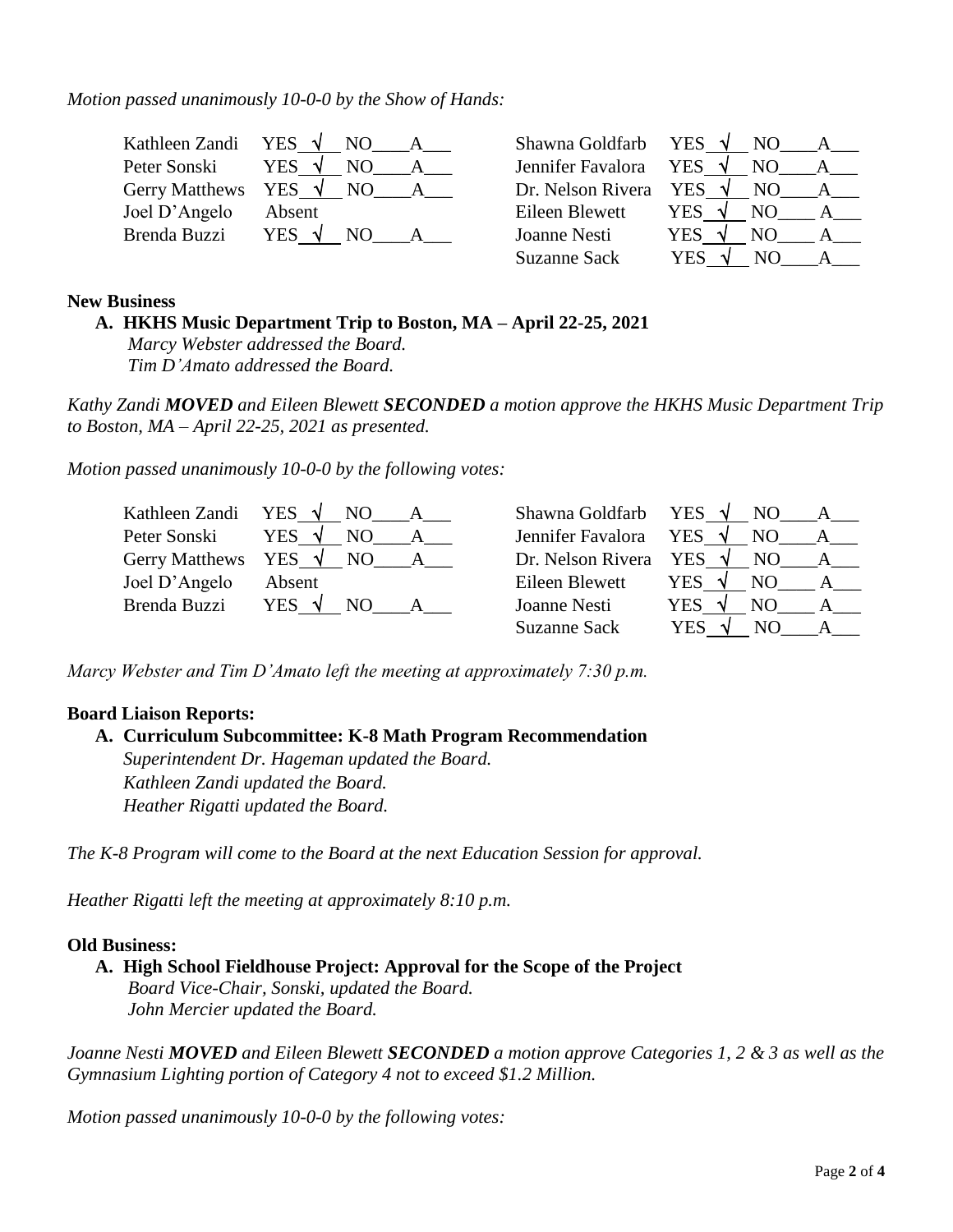| Kathleen Zandi YES $\sqrt{}$ NO | $\cdot$ $\_\ A$                    | Shawna Goldfarb YES $\sqrt{N}$ NO | $\mathsf{A}$        |
|---------------------------------|------------------------------------|-----------------------------------|---------------------|
| Peter Sonski                    | YES $\sqrt{ }$<br>NO.              | Jennifer Favalora YES $\sqrt{}$   | NO                  |
|                                 | Gerry Matthews YES $\sqrt{N}$ NO A | Dr. Nelson Rivera YES $\sqrt{}$   | NO.<br>$\mathbf{A}$ |
| Joel D'Angelo                   | Absent                             | Eileen Blewett                    | <b>YES</b><br>NO.   |
| Brenda Buzzi                    | <b>YES</b><br>NO.                  | Joanne Nesti                      | <b>YES</b><br>NO.   |
|                                 |                                    | <b>Suzanne Sack</b>               | YES<br>NO.          |

*Principal Donna Hayward and Lynne Flint left the meeting at approximately 8:30 p.m.*

#### **Old Business:**

## **B. Superintendent's Mid-Year Review\***

*Joanne Nesti MOVED and Gerry Matthews SECONDED a motion to move down on the Agenda under Public Comment Item 5B, Superintendent's Mid-Year Review set forth under Old Business.*

*Motion passed unanimously 10-0-0 by the following Show of Hands:*

|               | Kathleen Zandi YES $\sqrt{}$ NO A  |                                 | Shawna Goldfarb YES $\sqrt{NQ}$ A         |
|---------------|------------------------------------|---------------------------------|-------------------------------------------|
| Peter Sonski  | YES $\sqrt{}$                      | Jennifer Favalora YES $\sqrt{}$ | NO.                                       |
|               | Gerry Matthews YES $\sqrt{N}$ NO A |                                 | Dr. Nelson Rivera YES $\sqrt{}$ NO A      |
| Joel D'Angelo | Absent                             | Eileen Blewett                  | YES $\sqrt{ }$<br>NO.<br>$A \quad \alpha$ |
| Brenda Buzzi  | YES $\sqrt{ }$<br>NO.              | Joanne Nesti                    | YES $\sqrt{ }$<br>NO.<br>$\mathbf{A}$     |
|               |                                    | <b>Suzanne Sack</b>             | <b>YES</b><br>NO.<br>$\mathbf{A}$         |

#### **Board Discussion/News/Suggestions**

#### **A. 2020-21 Budget Timelines**

 *Superintendent Dr. Hageman updated the Board.*

*Board Member, Gerry Matthews, gave his official resignation to the Board and read his letter into the record.* 

*Board Member, Brenda Buzzi, spoke of how wonderful it is to see the new Curriculum Coordinators doing a fantastic job and being so passionate about their job, and thanked Superintendent Dr. Hageman for her amazing Leadership in the District.*

*Board Chair, Sack, reminded the Board of the next Strategic Planning meeting scheduled for March 25, 2020 at 5:30 p.m.*

**Public Comment:** *None.*

#### **Old Business:**

**B. Superintendent's Mid-Year Review\***

*Board Chair, Sack, updated the Board.*

*Jennifer Favalora MOVED and Dr. Nelson Rivera SECONDED a motion to enter into Executive Session regarding Superintendent's Mid-Year Review.*

*Motion passed unanimously 10-0-0 by the following Show of Hands:*